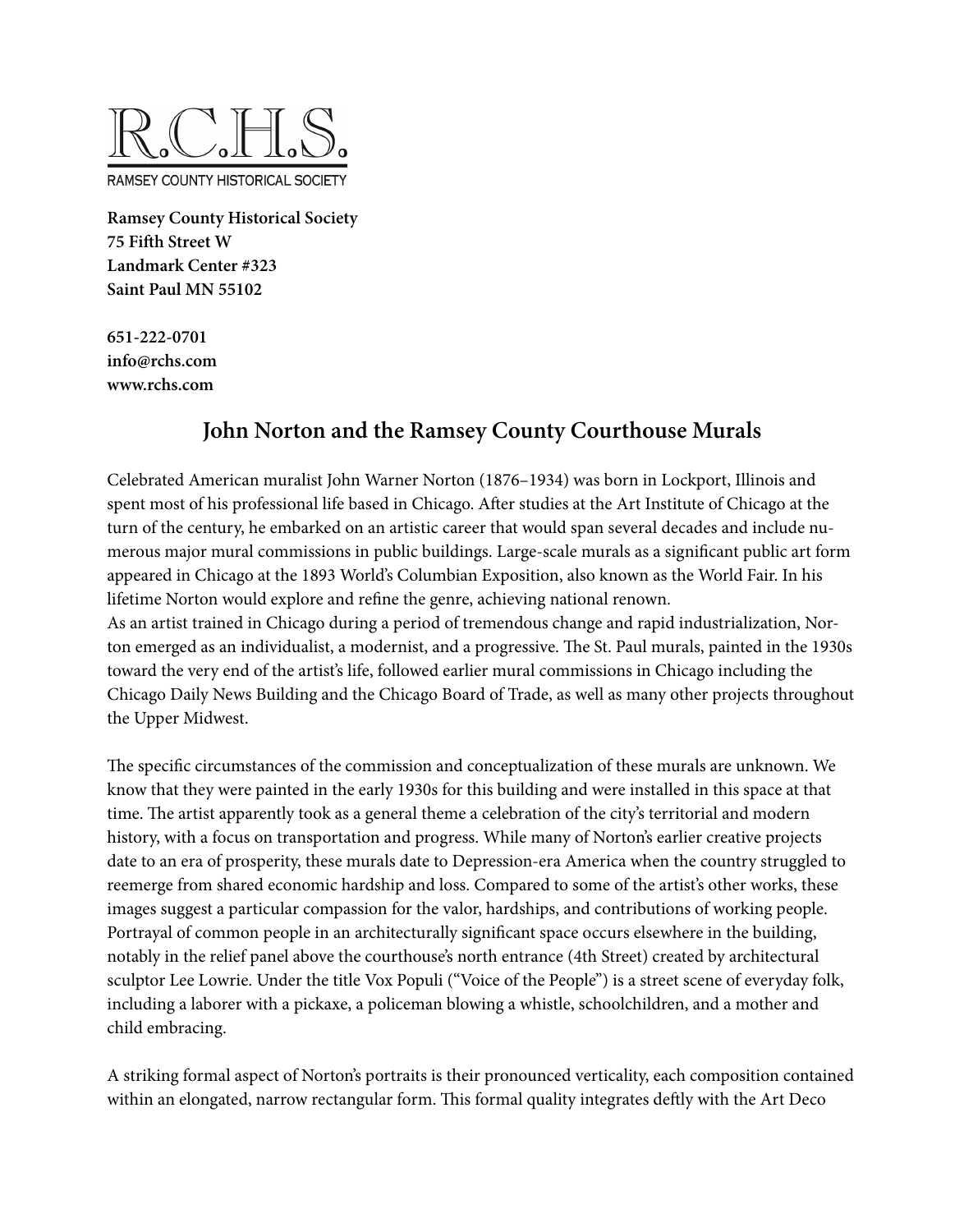aesthetics found throughout this monumental building, which is characterized by dramatic vertical lines and a majestic, soaring sense of space. Norton has used this compositional form adeptly to focus on a single standing portrait in each of the four murals. Each figure symbolizes an era in the state's history and development, with industry understood to begin with the arrival of European explorers. In each of the four murals, below the primary image are various cartouches of other scenes relating to a particular era, as envisioned by the artist. In all cases the individuals represented are idealized or generic types rather than specific historical individuals. In this room's inward-looking space with relatively low lighting, the elongated vertical panel forms that each frame a single standing individual might recall the effect of stain glass windows, in this case presenting a secular conception of the saintly.

The panels are conceived with a chronological sequence in mind. They are arranged in the room moving from East to West, perhaps alluding to the arrival of immigrants and settlers from the east and westward expansion across the continent. In the southeast corner of the room, a fur-clad explorer references the earliest era of European and Native contact, primarily centered on the fur trade. A steamboat navigator is the major figure portrayed in the northeast quarter, with vignettes from this early era of migration to the territory by water navigation. On the western side of the room, at southwest a narrative of progress continues with the figure of the surveyor, whose knowledge and skills are essential to construct the human environment, especially railroads, that would quickly evolve into towns and cities. Finally the railway signalman at northwest who oversees the burgeoning city projects a vision of optimism for a future of production, expansion, and prosperity.

An unmissable aspect of these images to the contemporary viewer is their limited scope: clearly the major subjects are white males, and history appears to be imagined and viewed through their gaze. Women figure almost not at all. Native people are portrayed as subservient and caricaturish. The scarce imagery of African Americans is likewise minimal and stereotyped. Clearly, the artist is not portraying the history or people of St. Paul comprehensively. How are we to understand his intention? Primary sources about this project are lacking, and Norton's artistic vision undoubtedly expresses the explicit bias, ignorance, and racism of his time.

Yet Norton himself was in many ways progressive by the standards of the era. He admired Native cultures and had a lifelong interest in the Southwest as did his contemporary Georgia O'Keeffe. He was well traveled and was also interested in the arts of the Middle East and Japan. As an art educator, he was engaged with modernism and encouraged students to think for themselves, and to explore new aesthetic and creative possibilities. He was among the most beloved art instructors at the Art Institute of Chicago for several decades. At the end of Norton's life the Art Institute's director Robert Harshe commented, "John was the preeminent personality in the art of the Midwest and his death is the greatest blow that it could suffer," reflecting the respect and reputation that Norton enjoyed. Norton admired the work of Diego Rivera that heroicized common people. About the St. Paul panels, Norton stated, according to his biography, "I want them to be a sort of glorification of the ordinary guy that packed the canoes on the old portage, stacked the grain, drove the spikes and mixed the concrete."

The choice of these particular subjects, oSrdinary people, to be represented and displayed in the central chamber of civic debate and power is itself an important political statement by the city of St. Paul. Here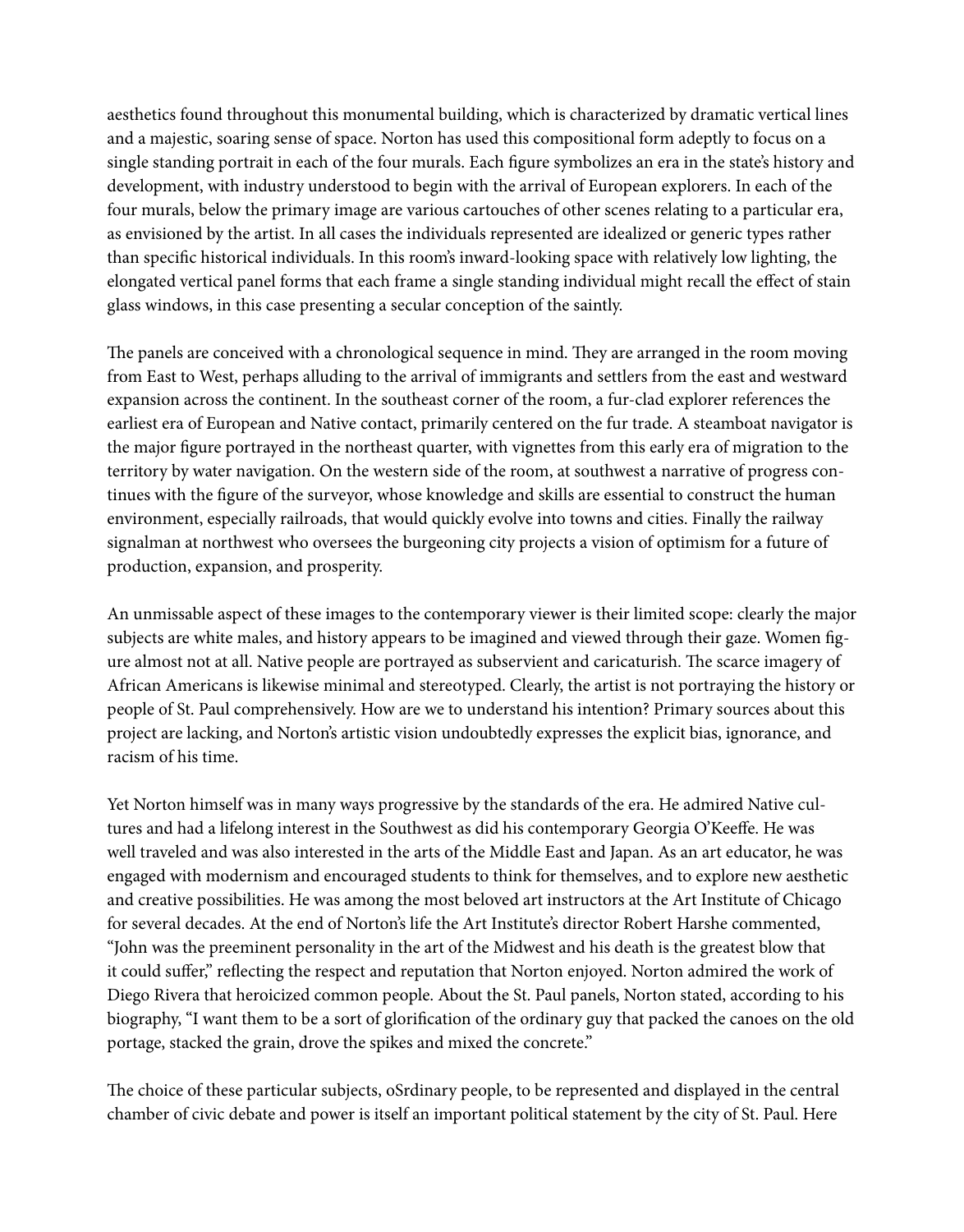are represented not the most powerful politicians, nor the most valorous military leaders, nor the most wealthy, successful, or socially elite. Rather, common people are celebrated, lifted up in a place of honor and a space of great elegance to communicate the message that the real history, settlement, and construction of city and community are the shared fruits and labors of all working people. Along with his prejudices and limited view of history, in these paintings Norton presents himself as committed to the ideals of labor, the value of working people, and the possibility of a democratic society in which the future is both prosperous and communal.

## **Voyageur/explorer and scenes of Native people, voyageurs, and immigrants**

John Warner Norton (1876–1934) c. 1931–1933 Oil on canvas

Standing confidently, clad in a buckskin jacket and holding a canoe paddle, is a figure who appears to be a voyageur, representing the earliest Europeans who arrived in this region in the 1600s and alluding to the earliest form of water transportation for both Native people and explorers. The man's red head cloth is typical of Voyageur garb. Behind him in reddish hue are individuals who portage canoes, essential to the Fur Trade transit system that carried furs by waterways from Minnesota territory to commercial headquarters in Montreal. Below this central figure are several scenes of Native people and European explorers or immigrants. All figures are generalized types rather than historical individuals. Native people are portrayed primarily in subservient or subjugated roles: paddling a canoe, carrying a wagon, being preached to by a missionary priest. In the far right, a Native man brings furs to trade with a European outside a log cabin. Notably, the scenes include several essential Native contributions to European adaptation and survival in this harsh new climate: snowshoes, fur clothing and hats, and canoes themselves, not to mention knowledge of navigation and travel routes.

To contemporary viewers, these scenes of Native people appear stereotyped and prejudicial, presenting a limited and revisionist version of history. By the standards of his era, however, Norton was considered a progressive, was well-traveled, and had a lifelong interest in Native peoples of North and South America. Like several modernists of his day including Georgia O'Keeffe, he particularly appreciated the aesthetics and Native cultures of the American Southwest. Representations of Native people in the St. Paul mural recall imagery from a map mural in the library reading room at Loyola University in Chicago, where Native people are rendered as physically robust, cooperative, and compliant, and likewise portrayed as critical to the success of European explorers and immigrants.

The subject of Native people is essential elsewhere in the Ramsey County Courthouse, with the monumental onyx figure in the building's lobby, Vision of Peace. This sculpture by Swedish sculptor Carl Miles was dedicated in 1936 to the war veterans of Ramsey County, inspired according to the artist by a peace pipe ceremony he attended in Oklahoma. The sculpture takes to extraordinary heights the soaring verticality of this masterpiece Art Deco building, echoing the same formal quality chosen by Norton for his composition of his panels. Many American and international artists of the 1920s and 1930s were interested in Native cultures and the aesthetics of Native art, and formal design elements particularly from Southwestern cultures often figure in Art Deco motifs.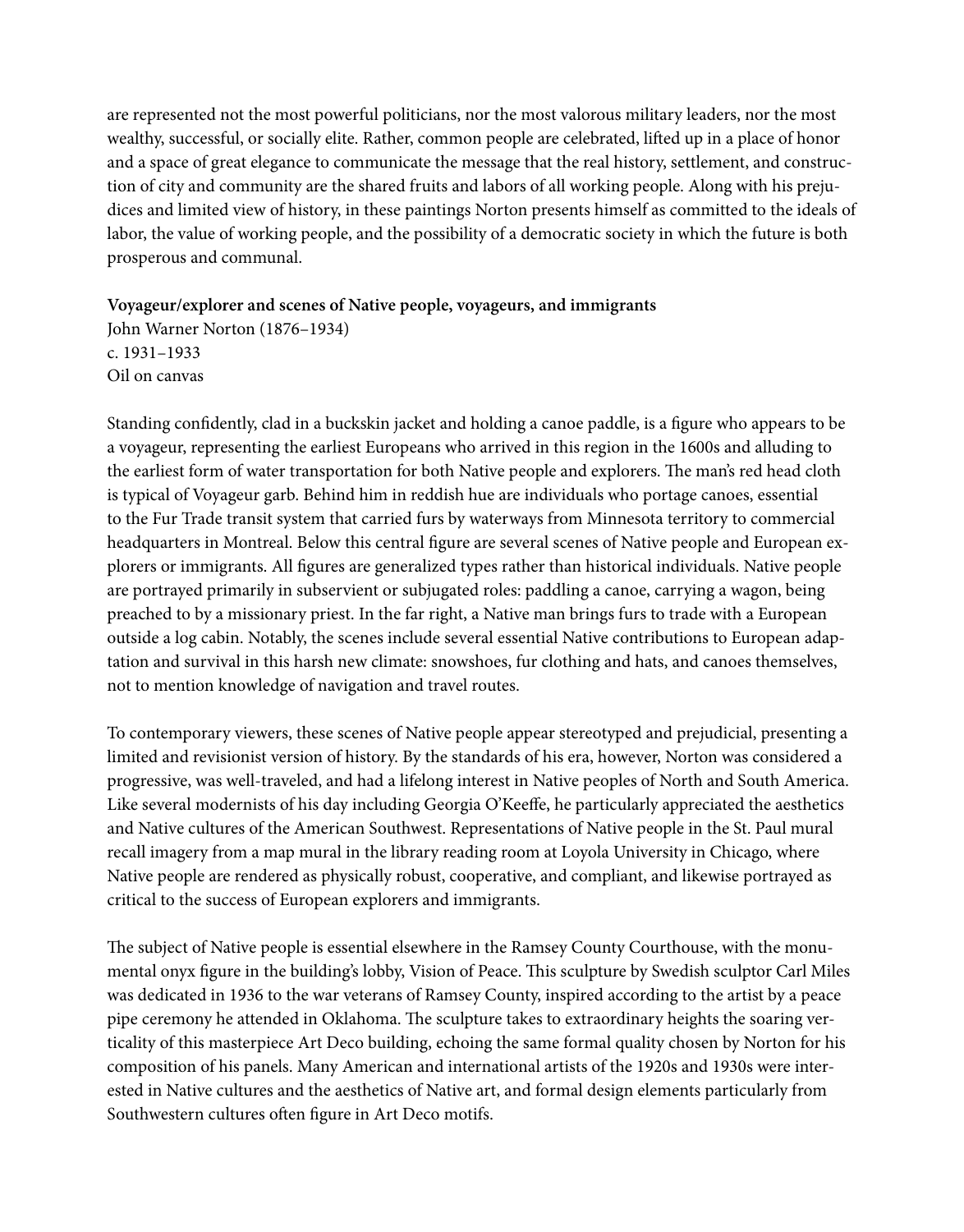## **Steamboat navigator and early scenes of transportation and settlement**

John Warner Norton (1876–1934) c. 1931–1933 Oil on canvas

A man appears poised in mid-1800s attire, flanked by navigation wheels and meandering river and landscape on both sides. As the navigator or captain of a steamboat, his figure refers to the early era of immigration and settlement to the territory that became Minnesota and the locality that became the city of St. Paul. Here is represented the defining feature of city: its place on the Mississippi River. Steamboats, rather than covered wagons, were the earliest means of transport for settlers. Behind the central figure in reddish tones are images of early settlers bearing trunks and suitcases; in this scene is one of the few glimpses of women we find in these panels. Below are vignettes of river travel: turning the wheel, watching the river. At bottom left military officers meet with Native people, perhaps a reference to treaty signing, and at right African American men, viewed from behind, carry sacks to load a boat.

While Norton was interested in historical themes in many of his mural projects, here he displays limited knowledge of African American history in St. Paul, although he does include African American laborers as contributors to this early history. Themes in Norton's mural projects often relate to progress and development. In this case, while the individuals arriving from steamboats appear hopeful and forward-looking, a notable contrast in tone, and certainly social status, might be discerned in the lowest register where Native people and African Americans are represented. It is possible that Norton is deliberately portraying this small scene of African Americans in an antebellum (pre-Civil War) manner. He explored similar subject matter in courthouse murals in Birmingham, Alabama, where the Old South, including scenes of enslaved African Americans, is contrasted with the New South, where slavery has been abolished, and economic and industrial development have advanced.

An arresting feature of this painting is its treatment of landscape, with its almost surreal terrain, curvilinear water forms, and lower palette of yellow and greys rendering background and foliage in overlapping formations of fantastical shapes. Here a particularly Art Deco sensibility is expressed in the interplay of the representational and the stylized. The fanciful, decorative background designs of overlaid flattened forms may reflect the artist's well-known interest in Japanese aesthetics.

#### **Surveyor and scenes of early railroad construction**

John Warner Norton (1876–1934) c. 1931–1933 Oil on canvas

Holding a surveyor's essential tools, a man stands assuredly, surrounded by scenes relating to railroad construction and history. Railroads are essential to the history of St. Paul, most notably in the person of J.J. Hill and his St. Paul and Pacific Railroad, which constructed the Great Northern Railway from St. Paul to Seattle. For several decades St. Paul was the major center of railroad transportation to all points in the American West.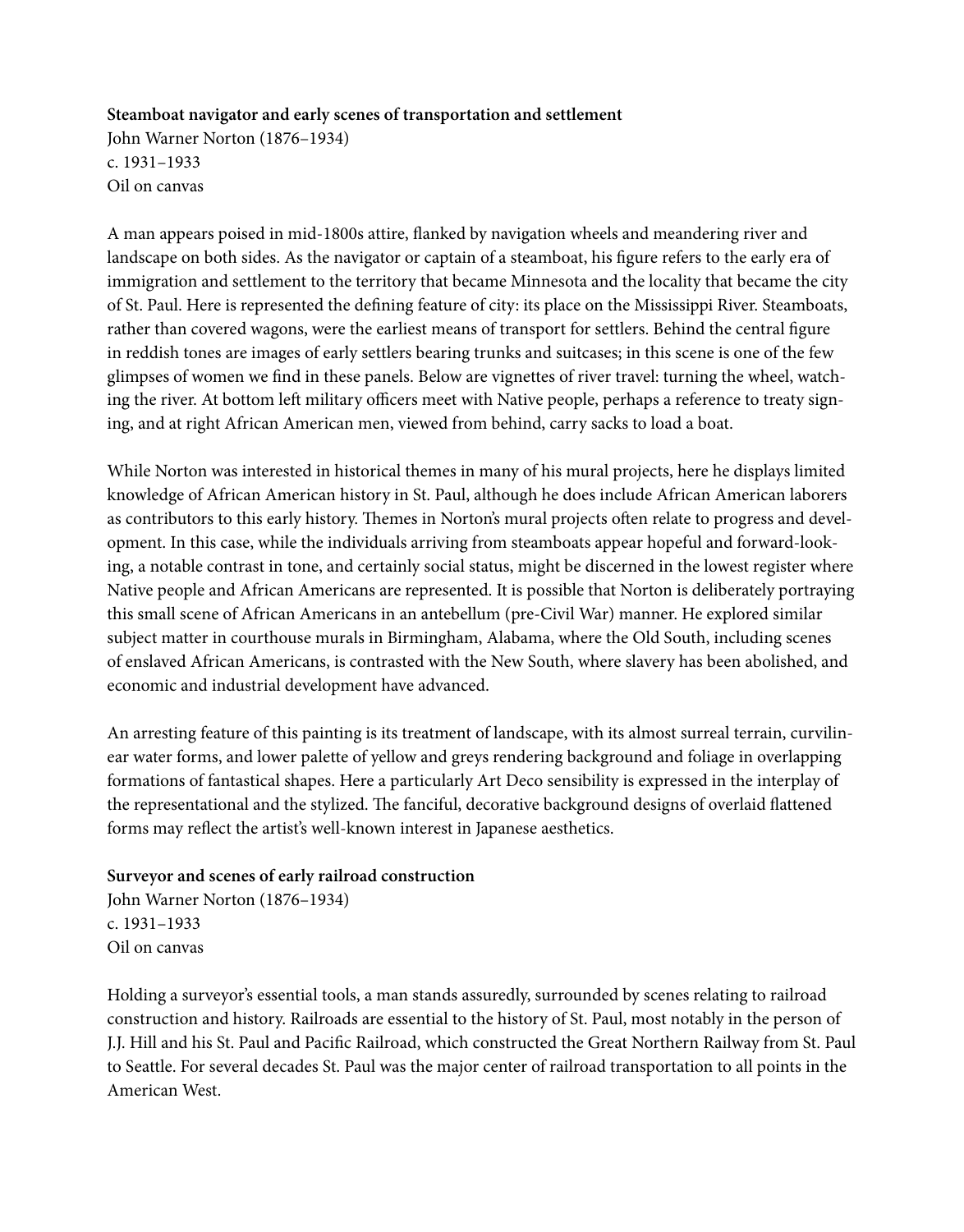Railroads made mass immigration and settlement of the North American continent possible and involved tremendous human labor in their construction. In these images, men, using a horse, transport raw materials, and various tools are employed to harvest wood and craft railroad ties. Clearly evident in multiple scenes is the sheer physical strain of the manpower required to lift and place metal pieces of track. Although Chinese laborers were essential to the construction of U.S. railroads and were employed by J.J. Hill, these working men appear to be almost entirely Caucasian. In this entirely male domain, laborers are resolute, in good health, and physically powerful.

The surveyor overseeing the scene meets the viewer's gaze with hopeful confidence. The circular, wheellike form visible at the side of his surveying instrument is echoed by the orange circular shape behind him, representing in a stylized geometric form a train's locomotive. His head is slightly off center here, but nevertheless design and geometry converge to create the effect of an almost-halo.

As in the steamboat scenes, landscape is abstracted, with overlapping pastel forms alluding to forest, hills, greenery, and prairie. The decorative, gentle softness of the landscape belies the sheer physical hardship of the enterprise but enhances the sense of beauty in human endeavor.

#### **Railroad signalman and the work of the city**

John Warner Norton (1876–1934) c. 1931–1933 Oil on canvas

A railroad signalman stands poised in front of an elegantly rendered two-light signal, with his gaze turned away from the viewer as though looking ahead or beyond. He stands in front of the abstracted and towering form of a train car, with a ladder suggesting its height. At right is a telephone or utility poll of the type that characteristically flanks train tracks, and whose installation was made possible by the expansion of railroads.

In this image, the last of the series, exploration, navigation, and the laying and operation of the railroads has brought us to a cityscape. Surrounding the worker are signs of vertical expansion as a city discovers itself and begins to build outward and upward. Hustle and bustle are suggested in the themes of the working men who are rendered in blue tones behind the central figure. Various vignettes encapsulate the essential activities of the city and its surrounding communities, where grain is harvested, and then packed and loaded to be transported by train, and the railroad is essential to commerce, travel, and progress. Below the cityscape at lower left a train engine accelerates upward across a bridge, as smoke billows behind. In the lowest center panel, an African American man carries baggage for a white couple traveling by train, a scene that is probably a reference to Pullman porters. St. Paul was major center of railway transit for the country, and many African American men in St. Paul were employed as Pullman porters in the early decades of the twentieth century, a respected profession that provided a middle-class standard of living. At lower right, a worker appears to pause a crane laden with I-beams, the essential steel building elements of modern buildings and skyscrapers. The city is taking shape before our eyes.

The scenes of physical labor, transport, train travel, and construction create a lively, energetic glimpse of urban life, where the earlier landscape is being rapidly transformed and the future is upward. For the first time in this series of paintings, we see numerous multistory buildings, some with their various floors